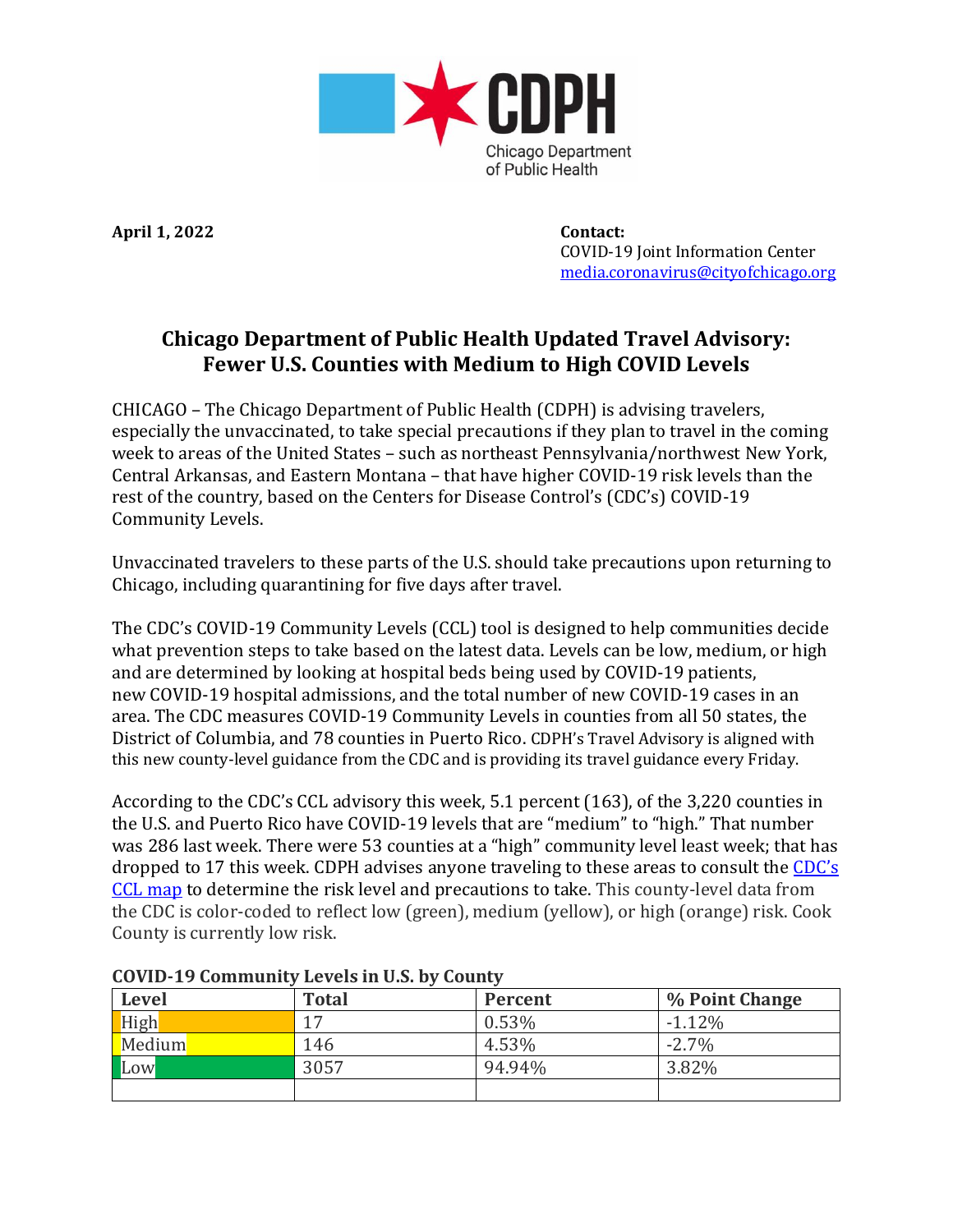Most states have low COVID-19 levels, but a few states, such as Montana, Arkansas, and New York, have some community-level clusters of high COVID-19 levels.

Clusters of medium-to-high COVID-19 levels include rural areas in Central Arkansas and Eastern Montana, and an area that stretches from northeast Pennsylvania, near Scranton, to northwest New York, around Syracuse.

There are no high COVID community levels in the Midwest, though there is an area of medium COVID risk in northwest Michigan. Just one Illinois county, downstate Edgar County, has a medium community level of COVID-19.

ALL travelers should check the CDC map so they know whether the areas they are traveling to are low, medium, or high risk for COVID-19.

- If areas are **low risk (green)**, no additional action must be taken. Continue to follow standard guidance related to travel.
- If the areas are **medium risk (yellow)**, consider wearing a mask in indoor public places.
- If the areas are **high risk (orange)**:
	- o Wear a mask in indoor public places.
	- o Travelers who are age 5 or older who are *not* up to date with their COVID-19 vaccines are advised to avoid travel to high-risk (orange) counties.
	- o Unvaccinated Chicagoans age 5 or older who travel to high-risk (orange) counties, upon returning to Chicago are advised to follow CDC guidance:
		- Stay home and quarantine for 5 days after travel
		- Take a COVID test 3-5 days after return if it is positive, stay home and [follow CDC guidance.](https://www.chicago.gov/city/en/sites/covid-19/home/managing-your-health.html?#tab-whattodo)
- ALL travelers are also advised to:
	- o Ensure you are up-to-date with COVID-19 vaccines (including boosters) *before* any planned travel.
	- o Self-monitor for COVID-19 symptoms; isolate and get tested if you develop symptoms.
	- o Consider packing an at-home COVID test in case you develop symptoms while traveling.
	- o Bring a mask with you. Remember that masks are required at airports, on airplanes, and on all public transportation at this time. Businesses may also still choose to require masks.

Given that children under 5 are not yet eligible for vaccination, at this time they are exempted from the City's Travel Advisory, as long as the adults they are traveling with are